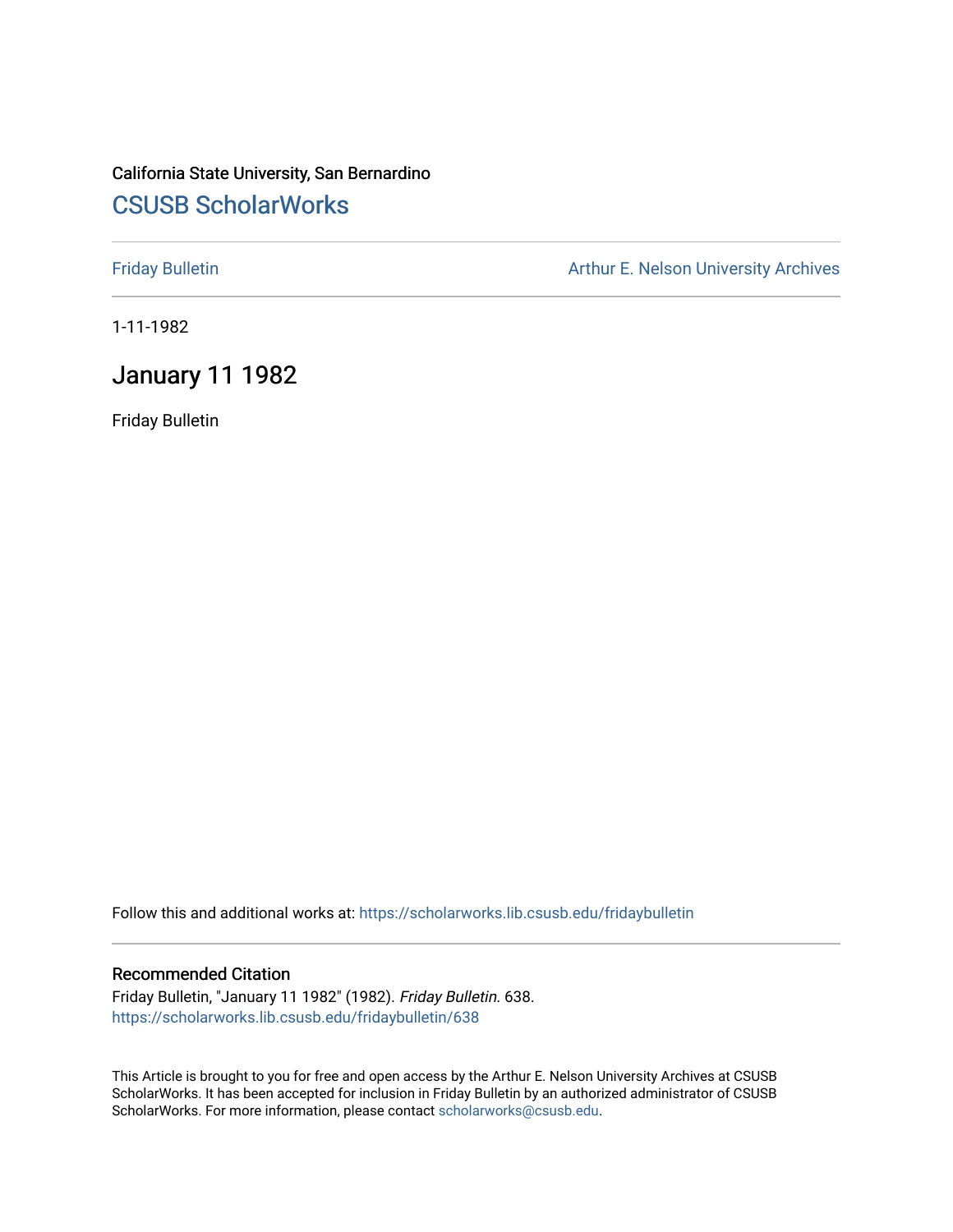



January 11, 1982

**PRESIDENT JOHN M. FFAU ANNOUNCES RETIREMENT** 

Dr. John M. Pfau, founding president of California State College, San Bernardino, announced today he will retire at the close of the current academic year.

This month marks the 20th anniversary of his appointment by the Board of Trustees of the California State University and Colleges to establish a new college for San Bernardino and Riverside Counties.

Dr. Pfau, who will be 64 years old April 28, and Mrs. Pfau will continue to make their home in San Bernardino. He has several plans for the future in the offing but they will not be finalized for a few weeks.

Dr. Pfau has had the rare experience not only of founding one college but also of being involved in the creation of two other institutions. He was on the original planning staff for Sonoma State University, and earlier was sent out from Chicago Teachers College to establish a branch which today is Northeastern Illinois State University.

Dr. Pfau currently is the senior president in terms of tenure among the 19 presidents in The California State University system. Fifty-eight college and university presidents have been appointed in the system since he assumed the helm of the San Bernardino campus.

CSU Chancellor Glenn S. Oumke, in a statement released today, said "President Pfau's pending retirement will be viewed with regret throughout The California State University system. Not only is Dr. Pfau the president with the greatest longevity on our 19 campuses, but his wise counsel over the years has helped to shape decisions in my office for the betterment of all higher education.

"As founding president of CSC, San Bernardino, Dr. Pfau exercised an opportunity that comes only to a few in higher education and has followed it through to an important legacy. Starting with no staff, no faculty, no students and not even land for a campus, he has overseen the birth and development of an institution with inestimable worth in the southern California Inland Empire," the chancellor continued.

"While President Pfau's retirement will be a severe loss, I am pleased that his presidencv will continue through the remainder of the academic year and that he will remain in the San Bernardino area and be available to share his expertise," Dr. Dumke added.

When he assumed the presidency of the future San Bernardino college Jan. 16, 1962, Dr Pfau began the process of selecting a planning staff and securing a site. From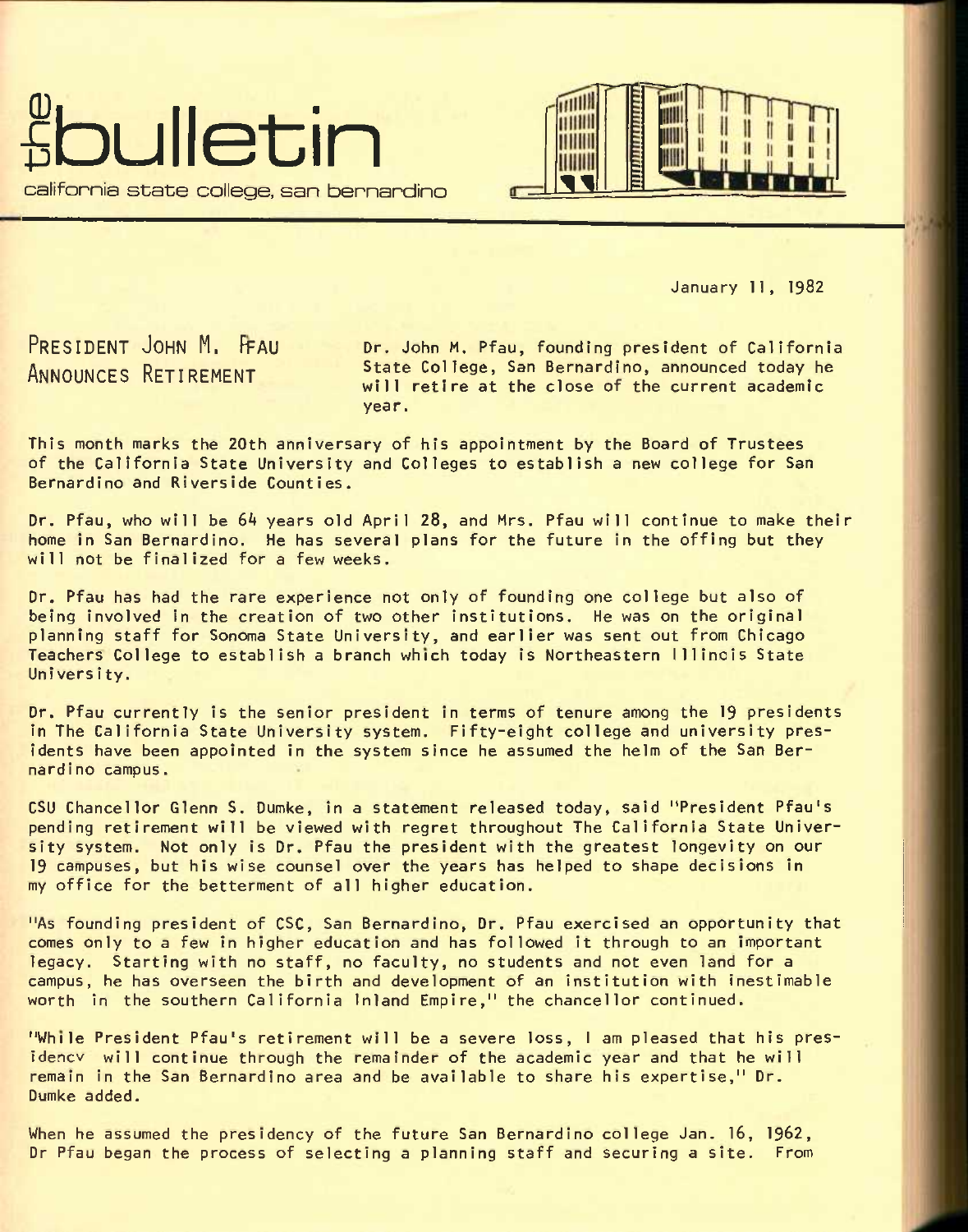a cadre of about a dozen planners in a temporary office in downtown San Bernardino came the educational philosophy and the concept of the physical plant needed to carry it out.

Classes began In September I965 with 270 students and 33 faculty, administrators and librarians in three buildings in the foothills of the San Bernardino Mountains. Reflecting a steady growth pattern, the college today serves just under 5000 students. For the last three years, Gal State, San Bernardino was among the top three in the system In terms of percentage of growth.

The college which exists today is, in great part, a reflection of the educational philosophy of its founding president. His concern for maintaining close contact between faculty and students led to the design of classrooms which would limit the size of the classes, thereby creating a seminar-type learning environment. Students thus could become more active participants in the learning process; they have increased opportunities to write and their work could be more carefully evaluated by the faculty. Independent study became an important part of the curricular options.

President Pfau's deep belief in the value of a general education program has been demonstrated by the curriculum of the college and was reinforced during the past year by mandates from the CSU Board of Trustees concerning graduation requirements for all students.

In his inaugural speech, where he urged that specialization not crowd out general education, he said: "A college education may encompass many things but primarily it must be an intellectual experience. If we do not provide for the student an atmosphere which arouses his intellectual curiosity and stimulates his mind, we have missed the mark. ... That portion of the curriculum devoted to specialization must be constructed around the principle that nothing is more constant in modern life than change. ... When one considers that the typical member of the first graduating class of this college will still be earning a livelihood in the year 2010, the need for adaptability becomes evident.

Concerned with having a breadth of academic ideas for the new college, Dr. Pfau recruited his initial faculty from throughout the country. Several came from his alma mater, the University of Chicago; others were from Harvard, Columbia University, the Universities of Minnesota, California, Wisconsin, Illinois, the Ohio State University, Stanford, Purdue and the University of Southern California.

"We have had a forward-looking, smooth-working administrative group and an excellent faculty with many creative individuals," he said in reflecting upon I6 years of operation for the college.

The college's athletic policy, also unique in the system, calls for intramural sports and no varsity or intercollegiate athletics. Dr. Pfau, a football fan and still a supporter of the Chicago Bears from his former home town, commented,

"We think it is right for this institution to put all of its emphasis on student participation rather than on spectator sports."

The college thus has stressed the types of activities which an individual can use throughout his or her lifetime. The intramural program, now a vital part of the physical education department program, brings students and faculty, men and women, together in lively on-campus competition.